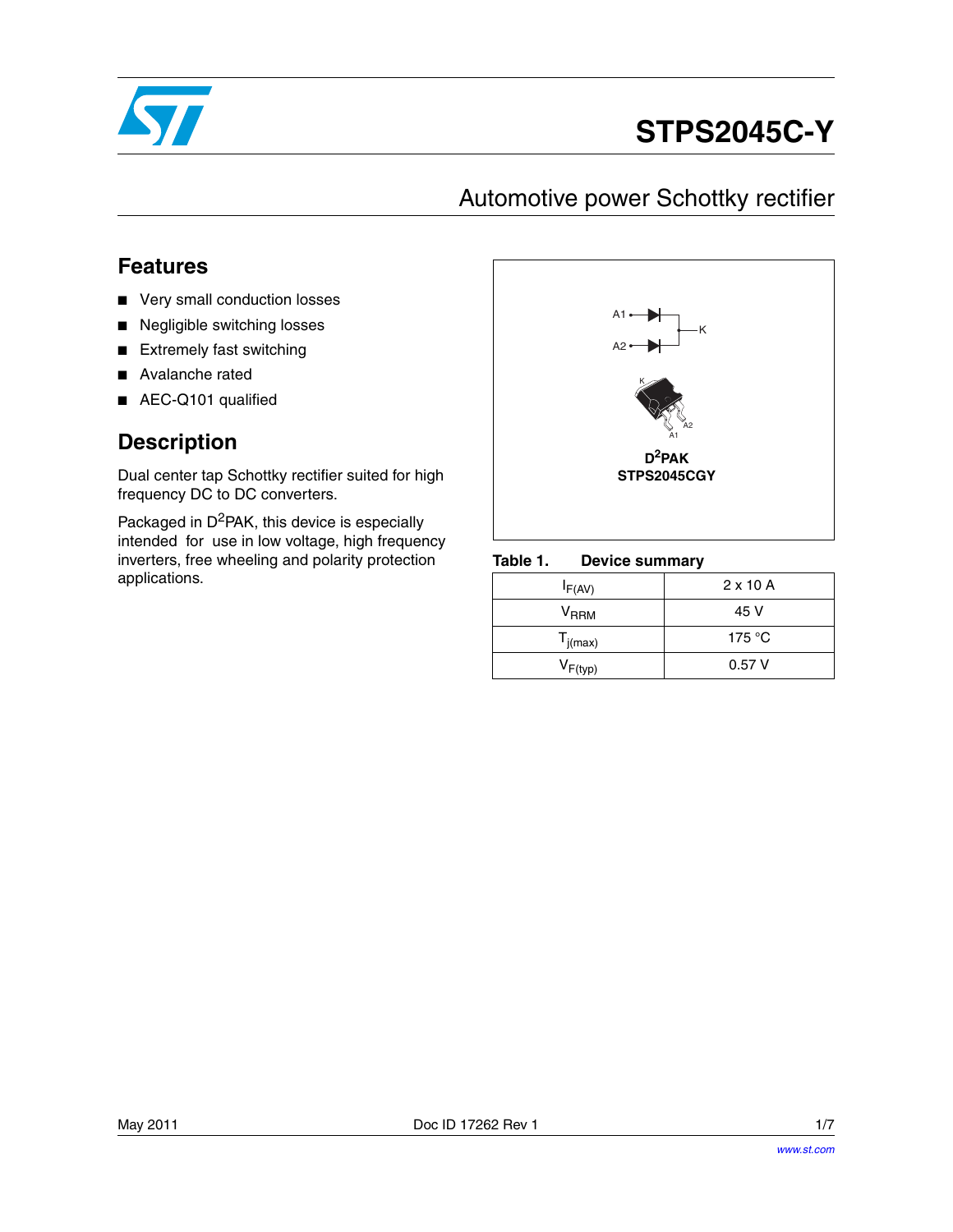## **1 Characteristics**

| Table 2. | Absolute ratings (limiting values, per diode) |  |
|----------|-----------------------------------------------|--|
|          |                                               |  |

| Symbol           | <b>Parameter</b>                                                            | Value           | Unit      |       |           |
|------------------|-----------------------------------------------------------------------------|-----------------|-----------|-------|-----------|
| $V_{RRM}$        | Repetitive peak reverse voltage                                             |                 |           | 45    | v         |
| $I_{F(RMS)}$     | Forward rms current                                                         |                 |           | 30    | A         |
| $I_{F(AV)}$      | Average forward current $\delta = 0.5$                                      | $T_c = 155 °C$  | Per diode | 10    | A         |
| <sup>I</sup> FSM | Surge non repetitive forward current<br>$t_0$ = 10 ms sinusoidal            |                 |           | 180   | A         |
| $P_{ARM}$        | $t_p = 1 \mu s$ , T <sub>i</sub> = 25 °C<br>Repetitive peak avalanche power |                 |           | 4000  | w         |
| ${\tt T_{stg}}$  | Storage temperature range                                                   | $-65$ to $+175$ | °C        |       |           |
| $T_i$            | Maximum operating junction temperature <sup>(1)</sup>                       | $-40$ to $+175$ | °C        |       |           |
| dV/dt            | Critical rate of rise of reverse voltage                                    |                 |           | 10000 | $V/\mu s$ |

1.  $\frac{dPtot}{dTj} < \frac{1}{Rth(j-a)}$  condition to avoid thermal runaway for a diode on its own heatsink

#### Table 3. **Thermal resistances parameters**

| <b>Symbol</b> | <b>Parameter</b> | <b>Value</b>       | Unit       |               |
|---------------|------------------|--------------------|------------|---------------|
| $R_{th(j-c)}$ | Junction to case | Per diode<br>Total | 2.2<br>1.3 | $\degree$ C/W |
| $R_{th(c)}$   | Coupling         |                    | 0.3        | $\degree$ C/W |

When the diodes 1 and 2 are used simultaneously :

T<sub>j</sub>(diode 1) = P(diode 1) x R<sub>th(j-c)</sub>(per diode) + P(diode 2) x R<sub>th(c)</sub>

#### Table 4. Static electrical characteristics (per diode)

| <b>Symbol</b>                       | <b>Test conditions</b>  |                |                          | Min.                     | Typ.                     | Max. | Unit |
|-------------------------------------|-------------------------|----------------|--------------------------|--------------------------|--------------------------|------|------|
| $I_{\rm R}^{(1)}$                   | Reverse leakage current | $T_i = 25 °C$  |                          | $\overline{\phantom{0}}$ | $\overline{\phantom{0}}$ | 100  | μA   |
|                                     |                         | $T_i = 125 °C$ | $V_R = V_{RRM}$          | $\overline{\phantom{0}}$ |                          | 15   | mA   |
| $V_F^{(1)}$<br>Forward voltage drop | $T_i = 125 °C$          | $I_F = 10 A$   | $\overline{\phantom{a}}$ | 0.5                      | 0.57                     |      |      |
|                                     | $T_i = 25 °C$           | $I_F = 20 A$   | $\overline{\phantom{0}}$ | ٠                        | 0.84                     | v    |      |
|                                     | $T_i = 125 °C$          |                | $\overline{\phantom{0}}$ | 0.65                     | 0.72                     |      |      |

1. Pulse test :  $t_p = 380 \text{ }\mu\text{s}, \delta < 2\%$ 

To evaluate the conduction losses use the following equation:  $P = 0.42 \times I_{F(AV)} + 0.015 I_{F}^{2}$ (RMS)

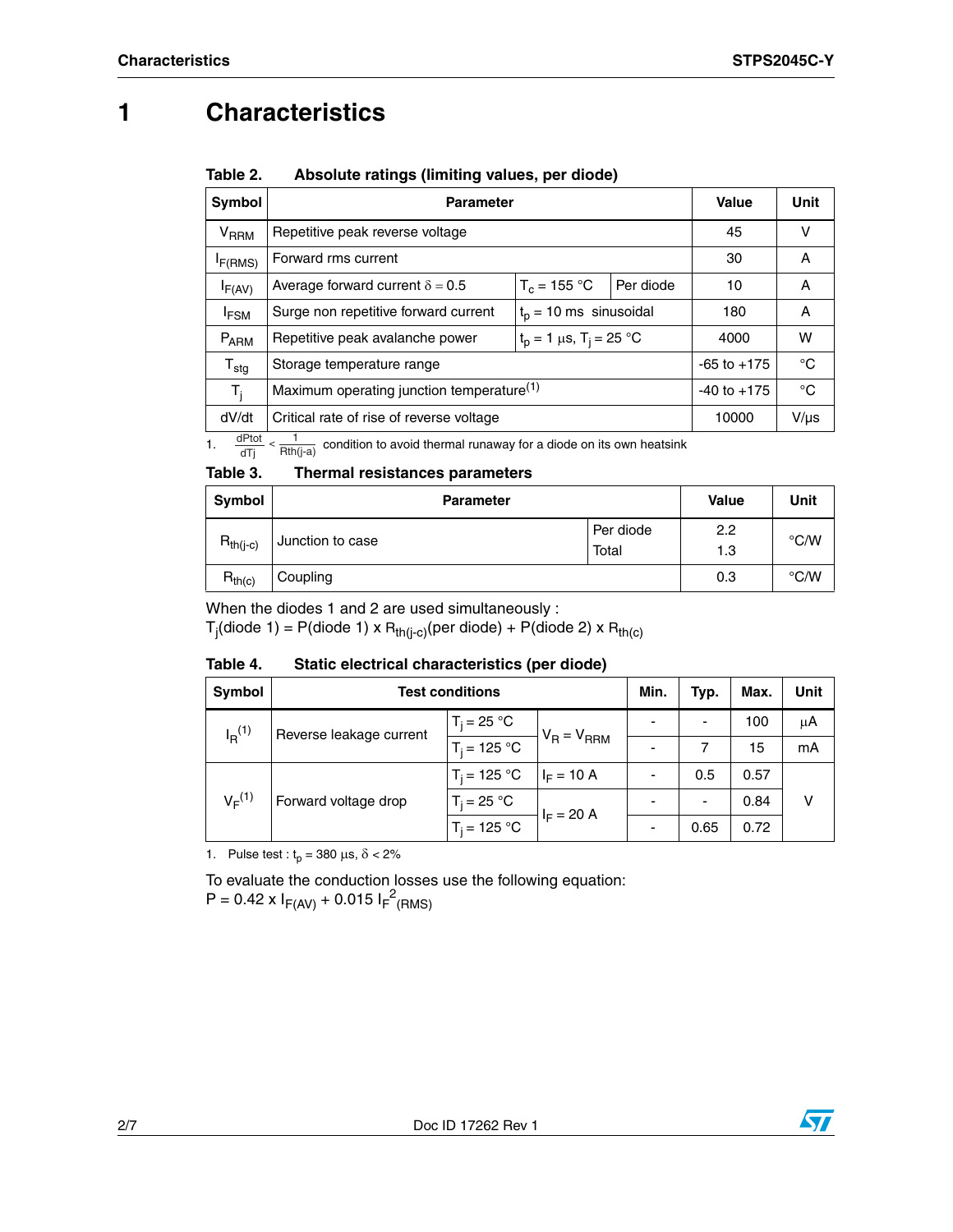**Figure 2. Average forward current versus** 

**ambient temperature** 

### **Figure 1. Average forward power dissipation versus average forward current (per diode)**



 **Figure 3. Normalized avalanche power derating versus pulse duration**

**Figure 4. Normalized avalanche power derating versus junction temperature**



 **Figure 5. Non repetitive surge peak forward current versus overload duration (maximum values, per diode)**

ST

**Figure 6. Relative variation of thermal impedance junction to ambient versus pulse duration**

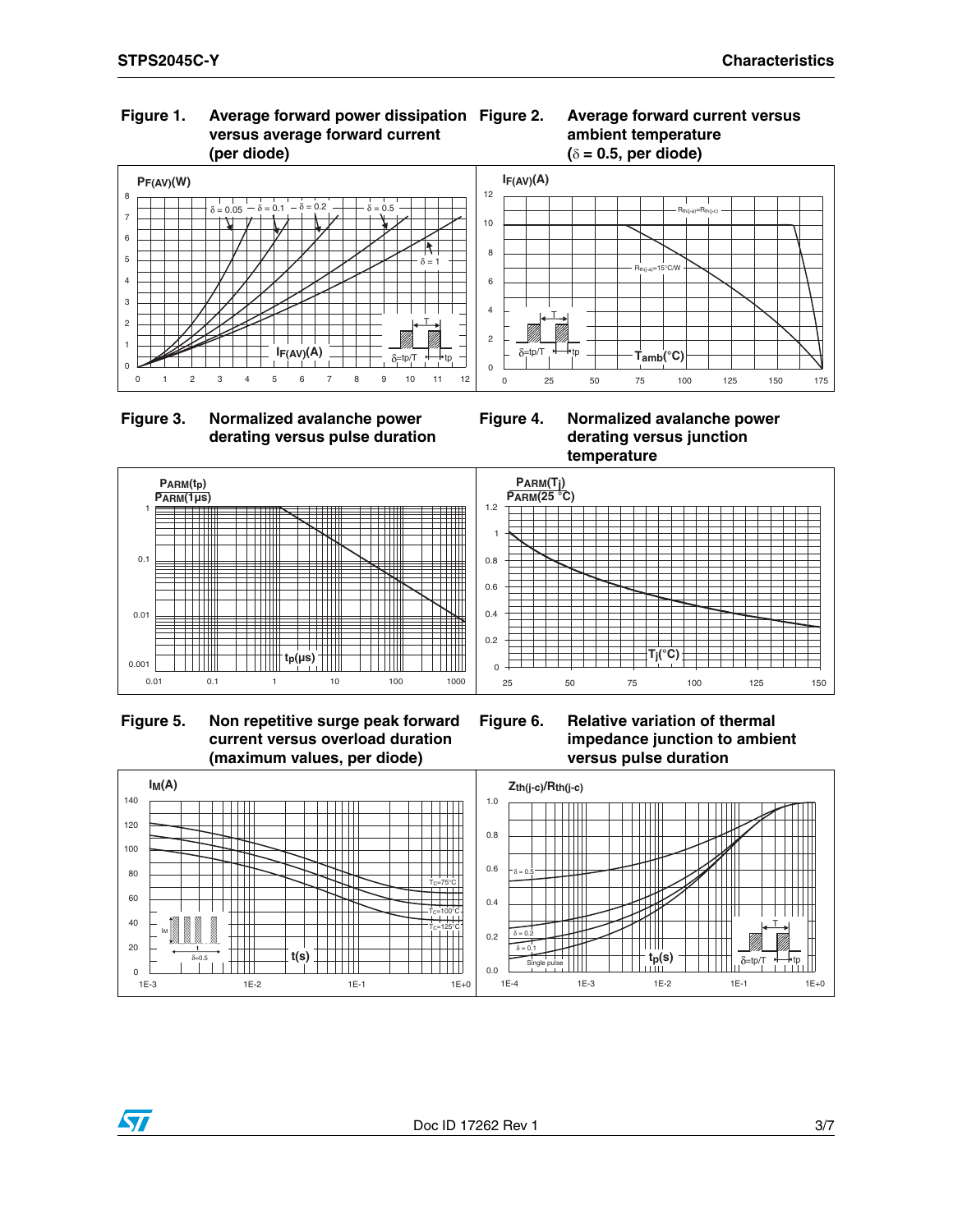### **Figure 7. Reverse leakage current versus reverse voltage applied (typical values, per diode)**



### **Figure 9. Forward voltage drop versus forward current (maximum values, per diode)**

### **Figure 8. Junction capacitance versus reverse voltage applied (typical values, per diode)**



**Figure 10. Thermal resistance junction to ambient versus copper surface under tab**



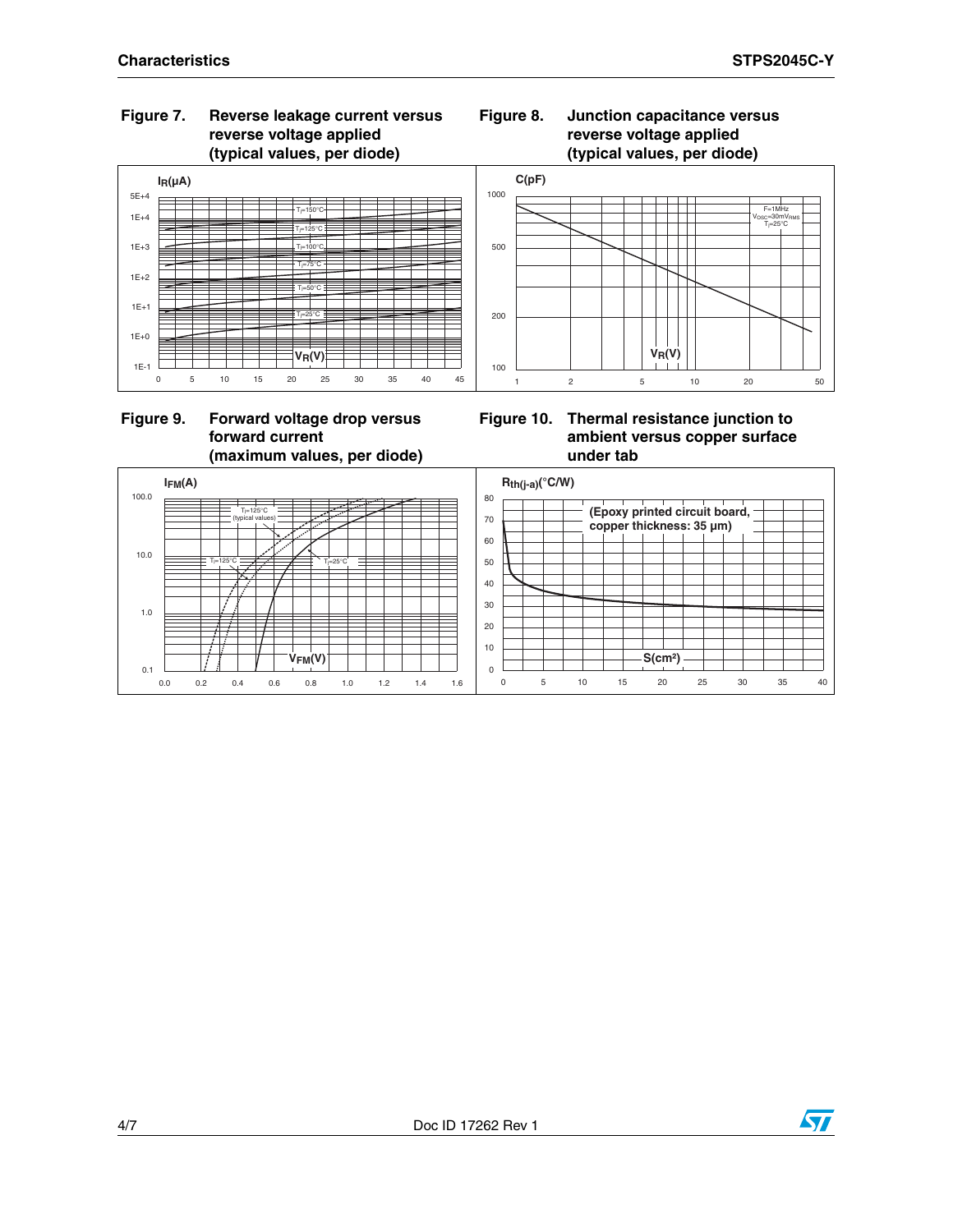57

## **2 Package information**

- Epoxy meets UL94, V0
- Lead-free package

In order to meet environmental requirements, ST offers these devic[es in differen](http://www.st.com)t grades of ECOPACK $^{\circledR}$  packages, depending on their level of environmental compliance. ECOPACK $^{\circledR}$ specifications, grade definitions and product status are available at: **www.st.com**. ECOPACK® is an ST trademark.

| Table 5. | D <sup>2</sup> PAK dimensions |
|----------|-------------------------------|
|          |                               |

|                                                           |                                 |                | <b>Dimensions</b>  |           |               |           |
|-----------------------------------------------------------|---------------------------------|----------------|--------------------|-----------|---------------|-----------|
|                                                           |                                 | Ref.           | <b>Millimeters</b> |           | <b>Inches</b> |           |
|                                                           |                                 |                | Min.               | Max.      | Min.          | Max.      |
|                                                           |                                 | Α              | 4.40               | 4.60      | 0.173         | 0.181     |
| E                                                         | А                               | A <sub>1</sub> | 2.49               | 2.69      | 0.098         | 0.106     |
| L2                                                        | $C2 -$                          | A2             | 0.03               | 0.23      | 0.001         | 0.009     |
|                                                           |                                 | B              | 0.70               | 0.93      | 0.027         | 0.037     |
| L                                                         | D                               | B <sub>2</sub> | 1.14               | 1.70      | 0.045         | 0.067     |
| L3                                                        |                                 | C              | 0.45               | 0.60      | 0.017         | 0.024     |
| A1<br>B2<br>$\overline{R}$<br>$c_{\perp}$<br>$\, {\bf B}$ | C <sub>2</sub>                  | 1.23           | 1.36               | 0.048     | 0.054         |           |
|                                                           | D                               | 8.95           | 9.35               | 0.352     | 0.368         |           |
| G                                                         |                                 | E              | 10.00              | 10.40     | 0.393         | 0.409     |
|                                                           | A2                              | G              | 4.88               | 5.28      | 0.192         | 0.208     |
|                                                           |                                 | L              | 15.00              | 15.85     | 0.590         | 0.624     |
|                                                           | $M \setminus$<br>V <sub>2</sub> | L <sub>2</sub> | 1.27               | 1.40      | 0.050         | 0.055     |
|                                                           | * FLAT ZONE NO LESS THAN 2mm    | L <sub>3</sub> | 1.40               | 1.75      | 0.055         | 0.069     |
|                                                           |                                 | м              | 2.40               | 3.20      | 0.094         | 0.126     |
|                                                           |                                 | R              | 0.40 typ.          |           | 0.016 typ.    |           |
|                                                           |                                 | V <sub>2</sub> | $0^{\circ}$        | $8^\circ$ | $0^{\circ}$   | $8^\circ$ |

### **Figure 11. Footprint (dimensions in mm)**

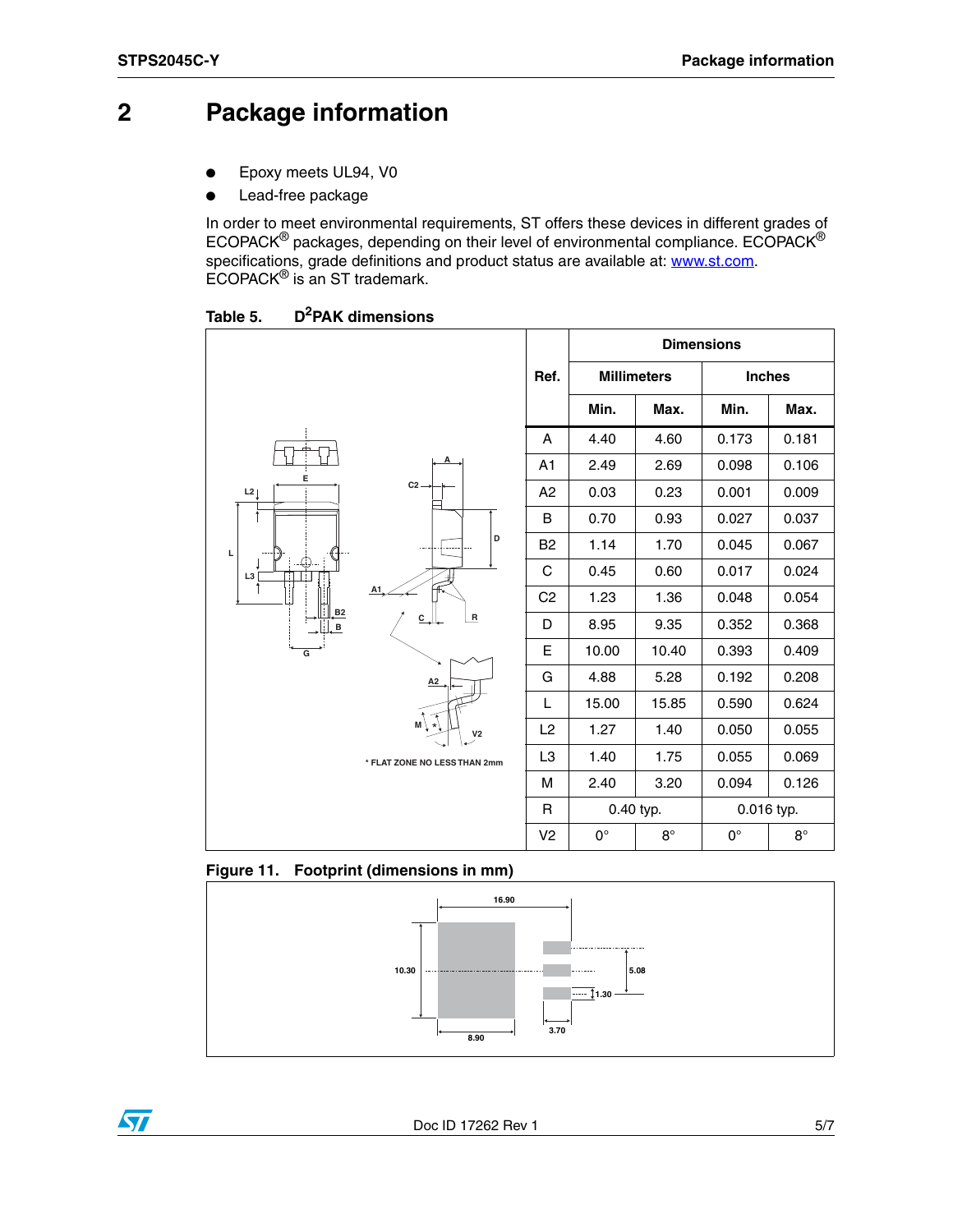## **3 Ordering information**

#### Table 6. **Ordering information**

| Order code     | <b>Marking</b> | Package   | Weight |      | Base gty   Delivery mode |
|----------------|----------------|-----------|--------|------|--------------------------|
| STPS2045CGY-TR | STPS2045CGY    | $D^2$ PAK | l.48 a | 1000 | Tape and reel            |

## **4 Revision history**

#### Table 7. **Document revision history**

| Date        | <b>Revision</b> | <b>Changes</b>   |
|-------------|-----------------|------------------|
| 24-May-2011 |                 | Initial release. |